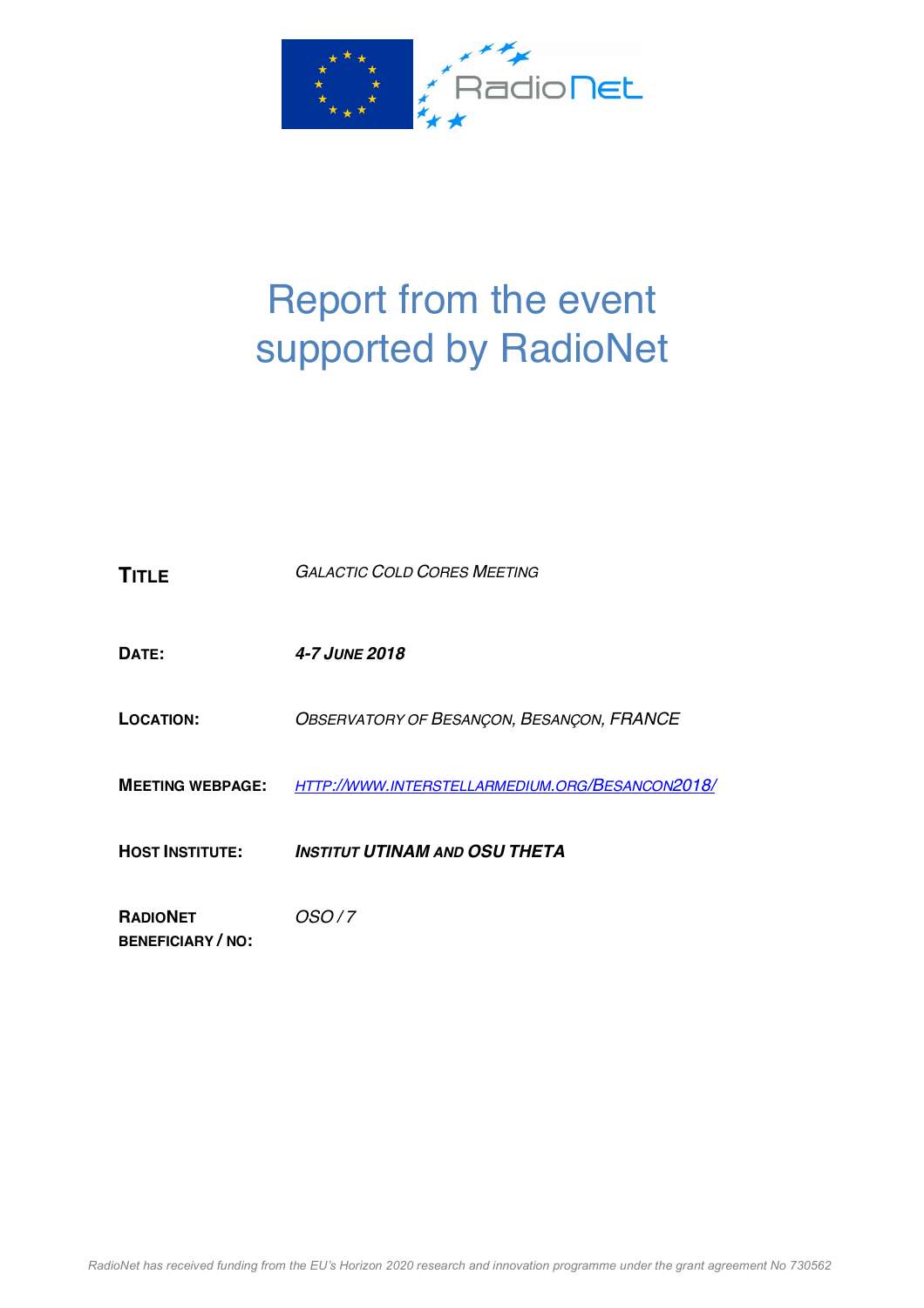## Report:

## **1. SCIENTIFIC SUMMARY**

This Galactic Cold Cores (GCC) meeting aimed at gathering the members of the GCC collaboration to share their recent results and on-going projects, and discuss the future projects to be developed together by members of the collaboration. A special focus on the capabilities of some RadioNet facilities was enabled by the **invitation of the IRAM experts Jérôme Pety and Charlotte Vastel**, thanks to the RadioNet financial support, and the **participation of the Effelsberg expert Viktor Toth**.

The GCC collaboration investigates the early phases of star formation, addressing the respective roles of gravity, dynamics, turbulence, magnetic field and chemistry, as well as the impact of environment on their interplay.

The role of magnetic fields was discussed during the first session about polarisation through eight normal and remote presentations. On-going case studies and statistical studies were presented based on Planck, PILOT, and SCUBA-2 data. One important result obtained on cloud and clump scales is the trend of the magnetic field to be parallel to low-density structures, but perpendicular to dense ones. On smaller, core scales, it was shown by stacking core polarisation maps that polarization decreases about the centre of the cores, as expected from simulations of starless cores. However the expected increase in polarisation at the very centre of protostellar cores could not be evidenced from the present data set. The session lead to shaping **a proposal for NIKA2 observations at the IRAM 30m telescope** to pursue these studies.

The second session was about the dynamics of star forming clouds where magneto-hydrodynamics (MHD) simulations and millimetre observations were presented. **Jérôme Pety presented the main results of the Orion B large programme at the IRAM 30m telescope**, providing a valuable reference for the GCC millimetre studies in terms of filament characterization and for the choice of molecular tracers to best probe the density structure. Case studies of selected GCC targets **based on the IRAM 30m, the Effelsberg 100m**, and Nobeyama 45m telescopes were presented on candidate colliding filaments and a double core. It was noted that the next steps need (i) to increase the statistics of dynamical studies by adding new targets in our sample and (ii) to further investigate the impact of the environment on the cloud dynamics by enlarging the spatial coverage of observations.

The third session was dedicated to presenting results of the TOP-SCOPE collaboration, which includes many GCC members, and shares common interests with the GCC collaboration. The collaboration was particularly interested in statistical studies including **NH3 observations at the Effelsberg 100m telescope** which revealed the low temperature, high density, and stability of the cores studied.

The forth session was fully dedicated to the future follow-up projects. The discussion was fed by three opening presentations: (i) Jérôme Pety informed us about the recent and upcoming **developments of IRAM facilities**; (ii) Charlotte Vastel introduced us to the questions on complex organic molecules and how **IRAM facilities** and the cloud sample of the GCC collaboration could be used to address those questions; (iii) Viktor Toth emphasized the importance of a good characterization of Galactic foreground for extragalactic studies, and how useful for star formation studies can be such a characterization.

Large scale modeling of the Milky Way was discussed in the fifth and last session, as an opening to the study of the impact of Galactic environment on star formation.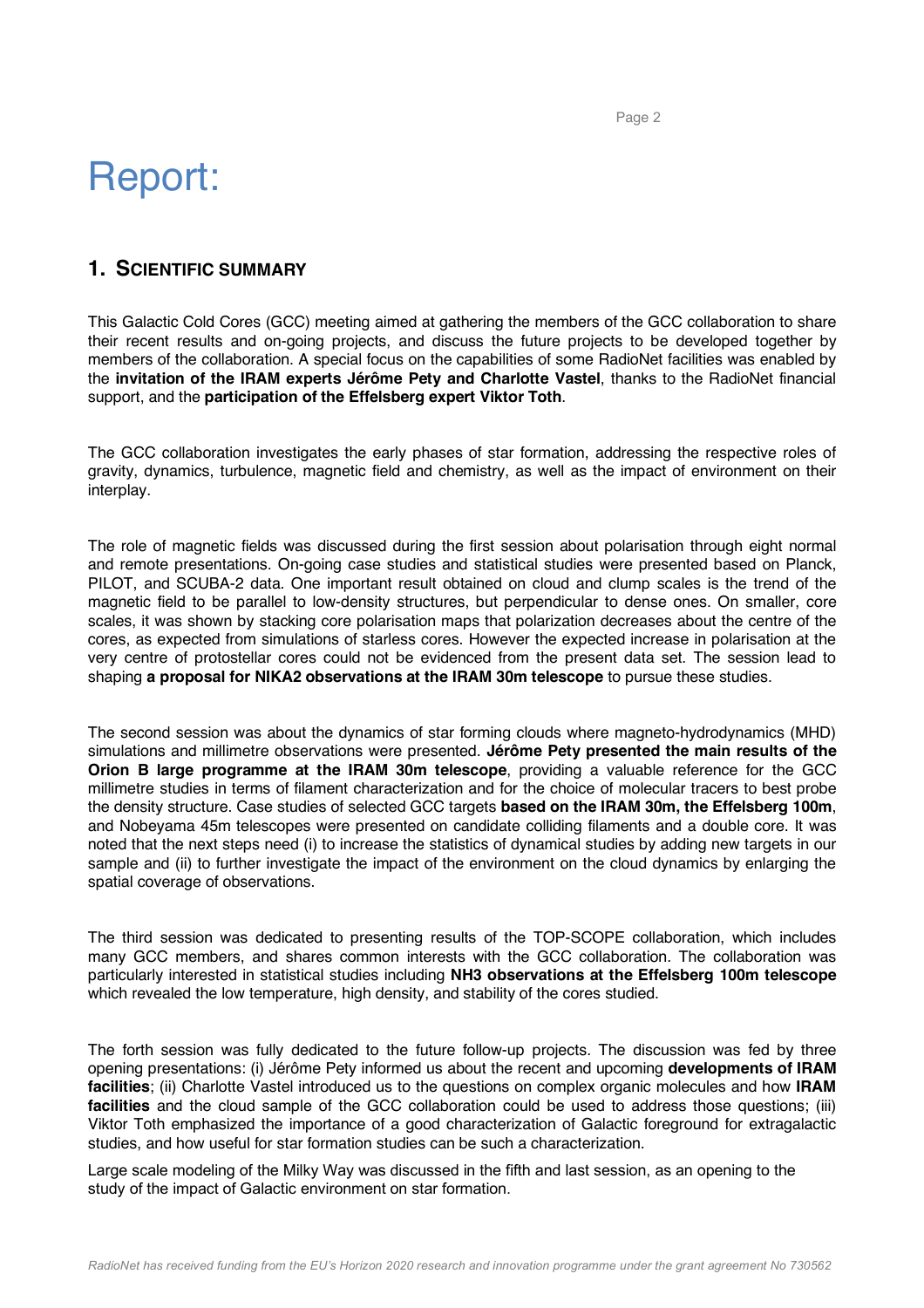

The meeting was successful to diffuse the information about IRAM present and future capabilities within the GCC collaboration, including members who were not yet familiar with these facilities. Several young researchers, including PHD students from France, Hungary, and Finland, as well as Dana Alina, a post-doc from Kazakhstan, were introduced to IRAM capabilities and will be involved and/or lead proposals shaped during the meeting. This includes one proposal for NIKA2 observations on the IRAM 30m telescope by Dana Alina, and one proposal by Rebeka Bögner (PHD cotutelle between Hungary and France) for EMIR, in preparation for the upcoming multi-beam receiver on the 30m telescope.

The event webpage: http://www.interstellarmedium.org/Besancon2018/

## **2. AGENDA OF THE EVENT**

12:20-

#### **Monday 4th of June**

| $09:00-$<br>09:30  |                                                                                       | Welcome                                                                                                                                      |  |
|--------------------|---------------------------------------------------------------------------------------|----------------------------------------------------------------------------------------------------------------------------------------------|--|
|                    | <b>Polarisation</b>                                                                   |                                                                                                                                              |  |
| $09:30-$<br>10:00  | Mika Juvela / University of Helsinki,<br>department of Physics / Finland              | Polarisation towards the massive filament G35.39-0.33                                                                                        |  |
| $10:00 -$<br>10:30 | Isabelle Ristorcelli / IRAP / France                                                  | Planck polarization properties of PGCCs : statistical analysis<br>of the polarization fraction                                               |  |
| $10:30-$<br>10:50  | Vincent Guillet (remote) / IAS /<br>France                                            | Methodology for polarization data analysis learnt from<br>Planck: Bias, depolarization, background contamination                             |  |
| $10:50-$<br>11:20  | ۰.                                                                                    | Coffee break                                                                                                                                 |  |
| $11:20 -$<br>11:50 | Dana Alina (remote) / Nazarbayev<br>University, Department of Physics /<br>Kazakhstan | Statistical analysis of the interplay between magnetic fields<br>and filaments hosting PGCCs                                                 |  |
| $11:50-$<br>12:20  | Ludovic Montier and Jean-Sébastien<br>Carrière (remote) / IRAP / France               | Optimization of the SUPRHT method for the Planck-<br>Herschel analysis of the interplay between filamentary<br>structures and magnetic field |  |
|                    |                                                                                       |                                                                                                                                              |  |

| 14.AV<br>14:00     |                                                                                     | Lunch                                                                                                    |
|--------------------|-------------------------------------------------------------------------------------|----------------------------------------------------------------------------------------------------------|
| $14:00-$<br>14:30  | Jean-Philippe Bernard / IRAP /<br>France                                            | <b>PILOT</b>                                                                                             |
| $14:30-$<br>15:00  | Veli-Matti Pelkonen / University of<br>Helsinki, department of Physics /<br>Finland | Polarization simulations of cloud cores                                                                  |
| $15:00 -$<br>15:30 | Elisabetta Micelotta/ University of<br>Helsinki, department of Physics /<br>Finland | Polarization studies on MHD simulations of molecular clouds<br>- comparison between different approaches |
| $15:30-$<br>16:00  | Ò                                                                                   | Coffee break                                                                                             |
| $16:00 -$<br>16:30 | Sandor Pinter / Eötvös Lorand<br>University / Hungary                               | The Herschel-SPIRE Point Source Catalog -- photometry,<br>pointing and validation                        |
| $16:30-$           | David Cornu / UTINAM and CNES                                                       | <b>Classification using Machine Learning</b>                                                             |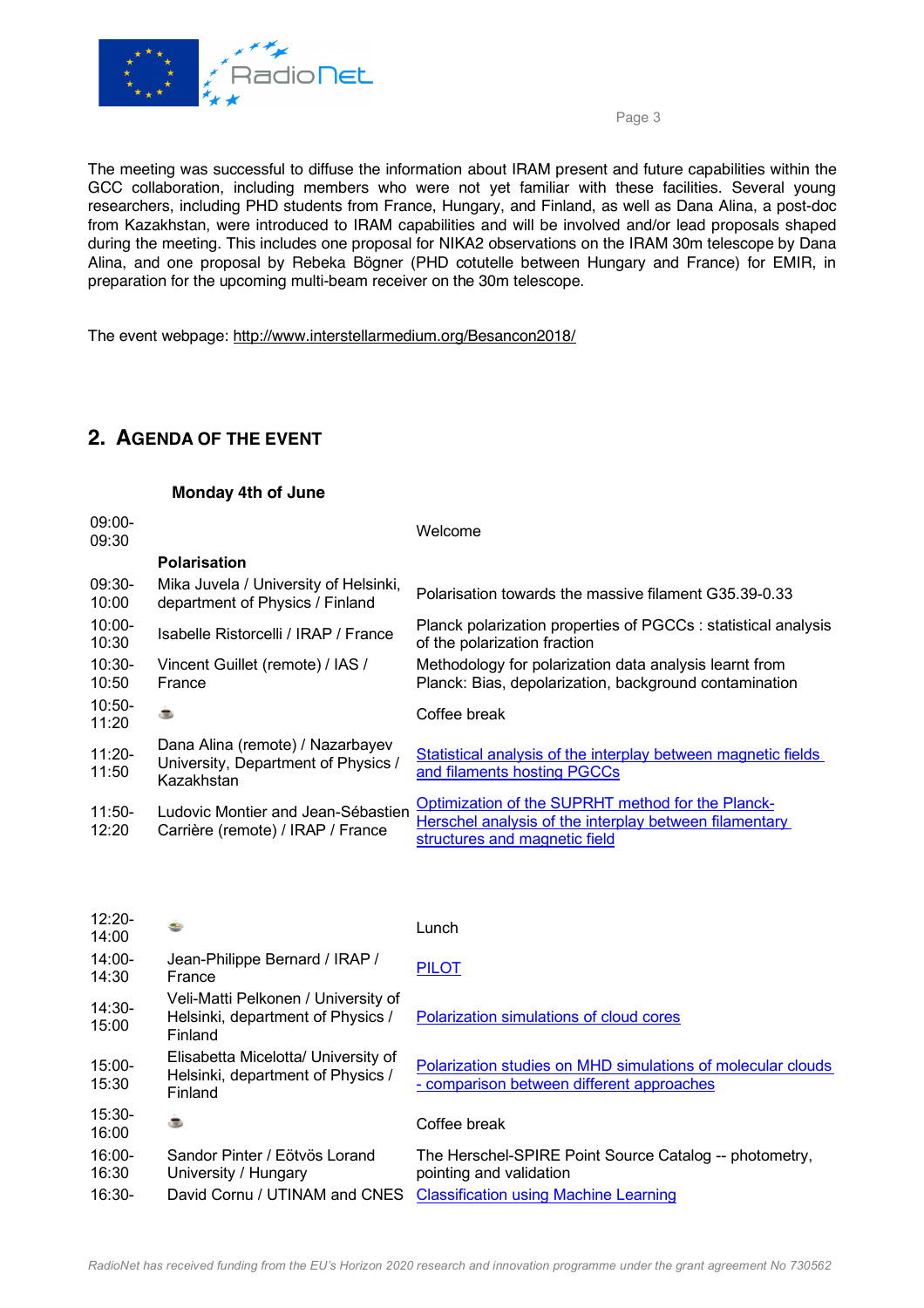

17:00 / France **Dynamics** 17:00- 17:30 Paolo Padoan / University of Barcelona, department of astronomy and meteorology / Spain **Origin of massive stars** 

#### **Tuesday 5th of June**

|                    | <b>Dynamics (continued)</b>                                                                                              |                                                                                         |
|--------------------|--------------------------------------------------------------------------------------------------------------------------|-----------------------------------------------------------------------------------------|
| 09:00-<br>10:00    | Jerome Pety (invited) / IRAM /<br>France                                                                                 | The Orion B project                                                                     |
| $10:00 -$<br>10:30 | Mika Saajasto / University of<br>Helsinki, department of Physics /<br>Finland                                            | A stellar cluster in formation - filamentary inflow induced by<br>colliding filaments   |
| $10:30-$<br>11:00  | $\bullet$                                                                                                                | Coffee break                                                                            |
| $11:00 -$<br>11:30 | Daniel Molnar / University of<br>Sussex / England                                                                        | Double core of G163.82-8.44                                                             |
| $11:30-$<br>12:00  | Julien Montillaud / UTINAM /<br>France                                                                                   | The dynamics of the Mon OB1 star forming region                                         |
| 12:00-<br>14:00    | $\bullet$                                                                                                                | Lunch                                                                                   |
|                    | <b>PGCC follow-ups</b>                                                                                                   |                                                                                         |
| 14:00-<br>14:30    | Tie Liu / KASI / South Korea                                                                                             | The TOP-SCOPE survey and other follow-up observations<br>of Planck Galactic Cold Clumps |
| 14:30-<br>15:00    | Ken'ishi Tatematsu (remote) /<br>National Astronomical Observatory<br>of Japan and Nobeyama Radio<br>Observatory / Japan | Nobeyama 45 m Telescope Follow-up to the SCOPE Survey                                   |
| 15:00-<br>15:30    | David Eden (remote) / Liverpool<br>John Moores University,<br>Astrophysics Research Institute /<br>England               | <b>SCOPE: A JCMT survey of PGCCs</b>                                                    |
| $15:30-$<br>16:00  | $\bullet$                                                                                                                | Coffee break                                                                            |
| 16:00-<br>16:30    | Orsolya Feher / Eötvös Lorand<br>University / Hungary                                                                    | NH3 follow-up observations of PGCCs - a diverse sample of<br>100 dense cores            |
| 16:30-<br>17:00    | Rebeka Bogner / Eötvös Lorand<br>University / Hungary                                                                    | The TOP200 sources                                                                      |
| $17:00 -$<br>17:30 | Mate Krezinger / Eötvös Lorand<br>University / Hungary                                                                   | CO survey and estimating the external pressure of Planck<br><b>Cold Cores</b>           |
| 19:30-             | $\bigoplus_{i=1}^n \bigoplus_{j=1}^n \bigoplus_{j=1}^n \bigoplus_{j=1}^n$                                                | Dinner: Café Café, 36 Rue Claude Pouillet                                               |

#### *Wednesday 6th of June*

#### **Towards future follow-ups**

| 09:00-<br>09:30   | Jerome Pety (invited) / IRAM / France Last news from IRAM |                                                                                                  |
|-------------------|-----------------------------------------------------------|--------------------------------------------------------------------------------------------------|
| 09:30-<br>10:30   | Charlotte Vastel (invited) / IRAP /<br>France             | Prestellar cores: what can be learned from spectral<br><b>SUIVEVS</b>                            |
| $10:30-$<br>11:00 | $\blacksquare$                                            | Coffee break                                                                                     |
| $11:00-$          |                                                           | Viktor Toth / Eötvös Lorand University Resolving the fine structure of the Galactic interstellar |

Page 4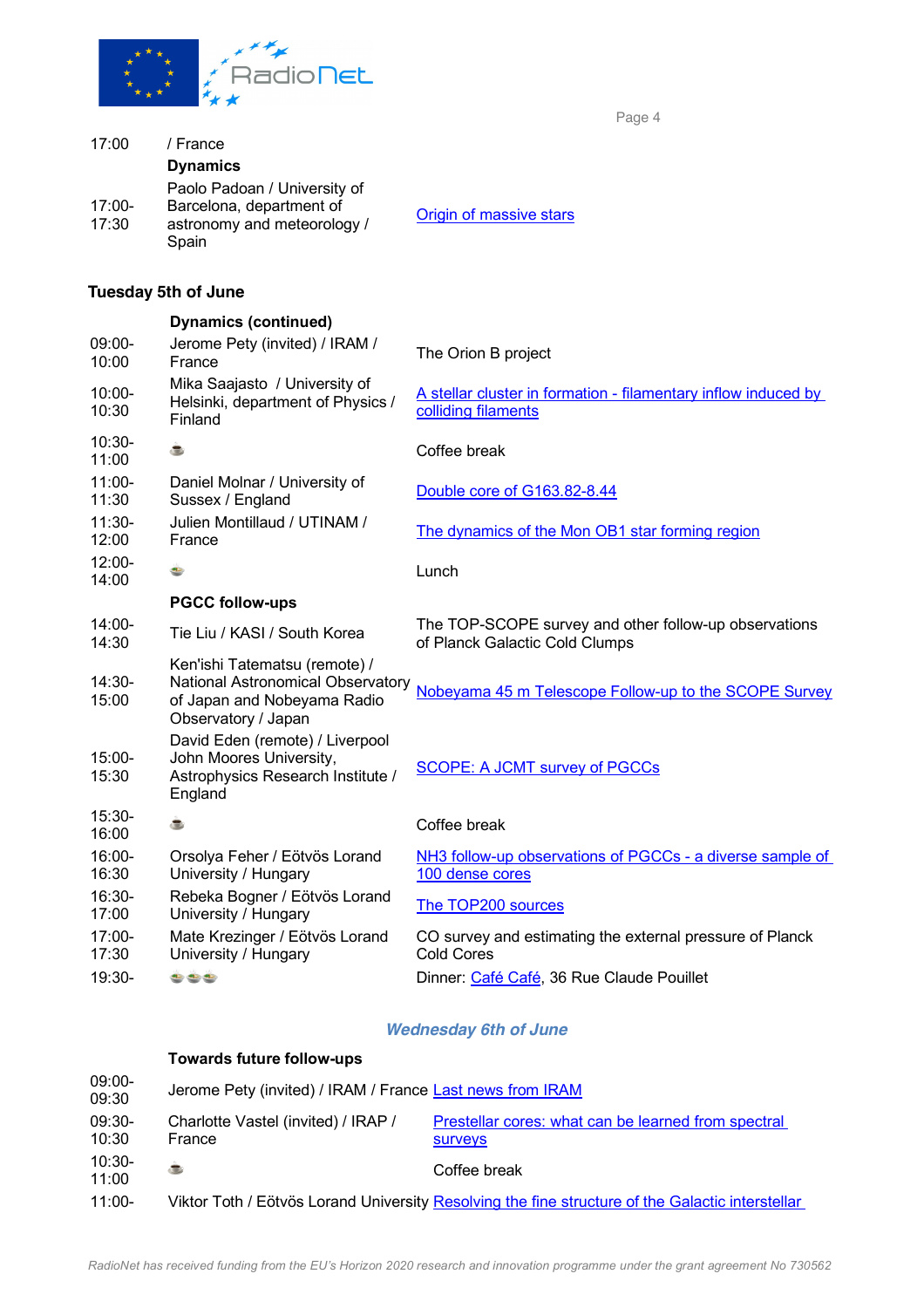

Page 5 11:30 / Hungary medium with ATCA HI 21cm measurements 11:30-  $11.50 - 12:00$  Discussion 12:00-<br>14:00 14:00 Lunch 14:00- 14.00-<br>16:30 Small group discussions... . ... or free time

#### **Thursday 7th of June**

| <b>The Galaxy</b>                                                           |                                              |
|-----------------------------------------------------------------------------|----------------------------------------------|
| 09:00-10:00 Annie Robin (invited) / UTINAM /                                | <b>The Besancon Galaxy model</b>             |
| 10:00-10:30 Douglas Marshall / CEA and<br>University Paris Diderot / France | Using extinction to map the Milky Way in 3D  |
| 10:30-11:00 Julien Montillaud / UTINAM /                                    | Modelling the dust emission of the Milky Way |

## **3. PARTICIPANTS**

The 20 participants came mostly from France, Hungary and Finland, but a few also came from England, Spain and South Korea. Thanks to visioconference we also worked with remote participants from France, Hungary, England, Kazakhstan, and Japan. Nine (9) young researchers participated to the meeting, including 2 master students and 5 PHD students. There was 8 women, corresponding to 40% of the participants. The invited experts were:

- Charlotte Vastel (IRAP, France, RadioNet support), expert in astrochemical observations using the IRAM facilities;

- Jérôme Pety (IRAM, France, RadioNet support), expert in characterization of interstellar clouds using the IRAM facilities;

- Annie Robin (UTINAM, France), expert in modeling the Milky Way.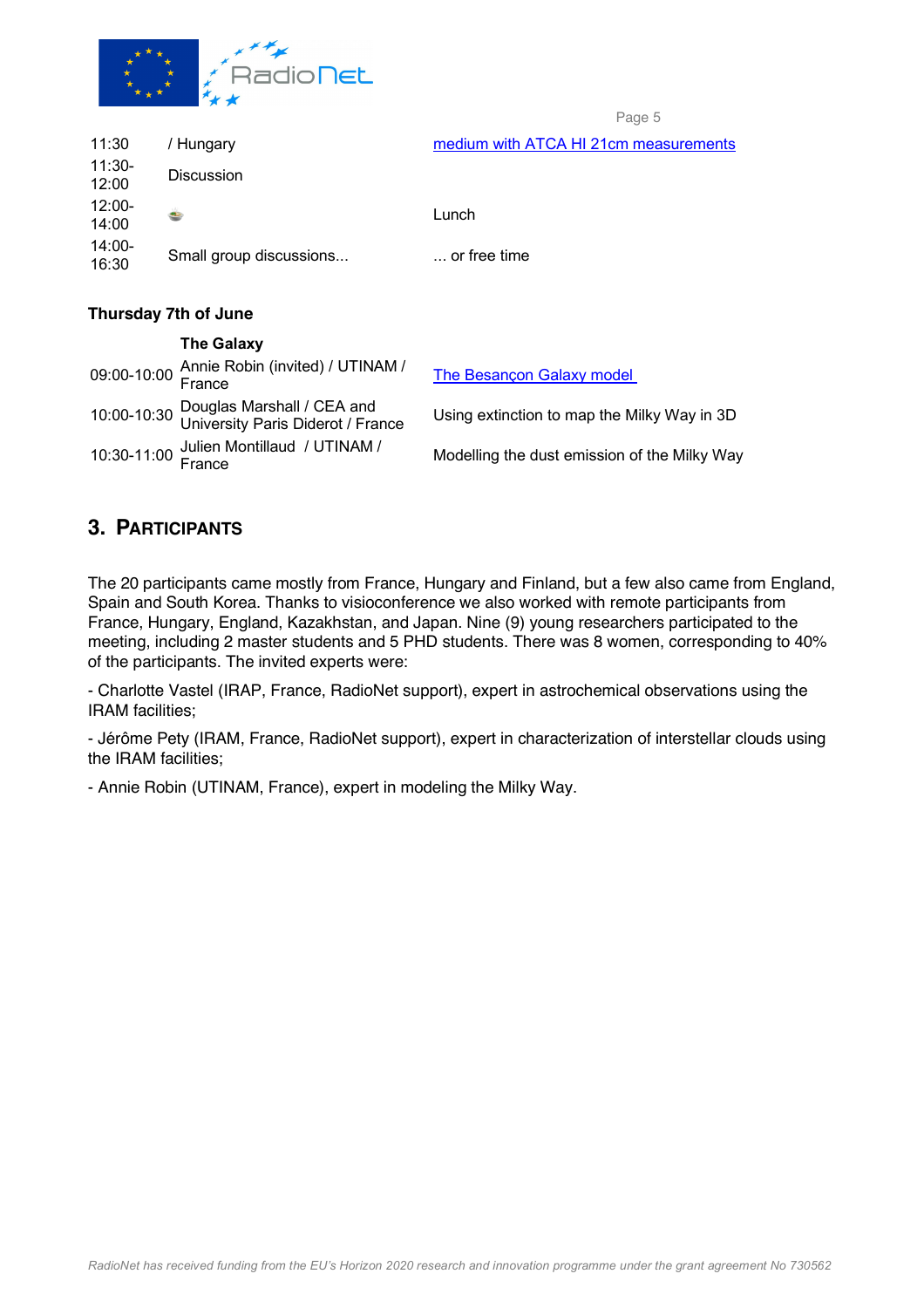

Page 6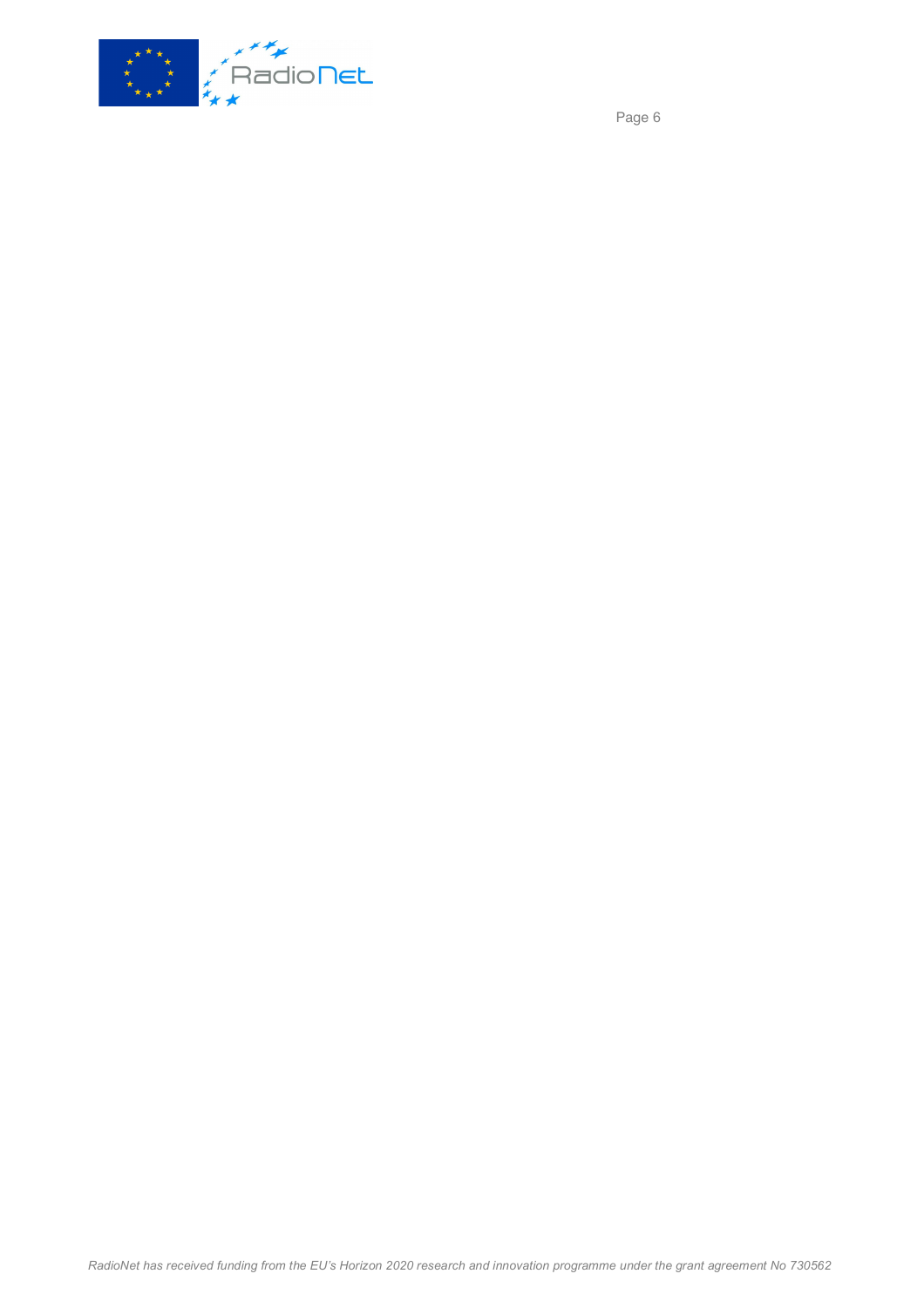

Page 7